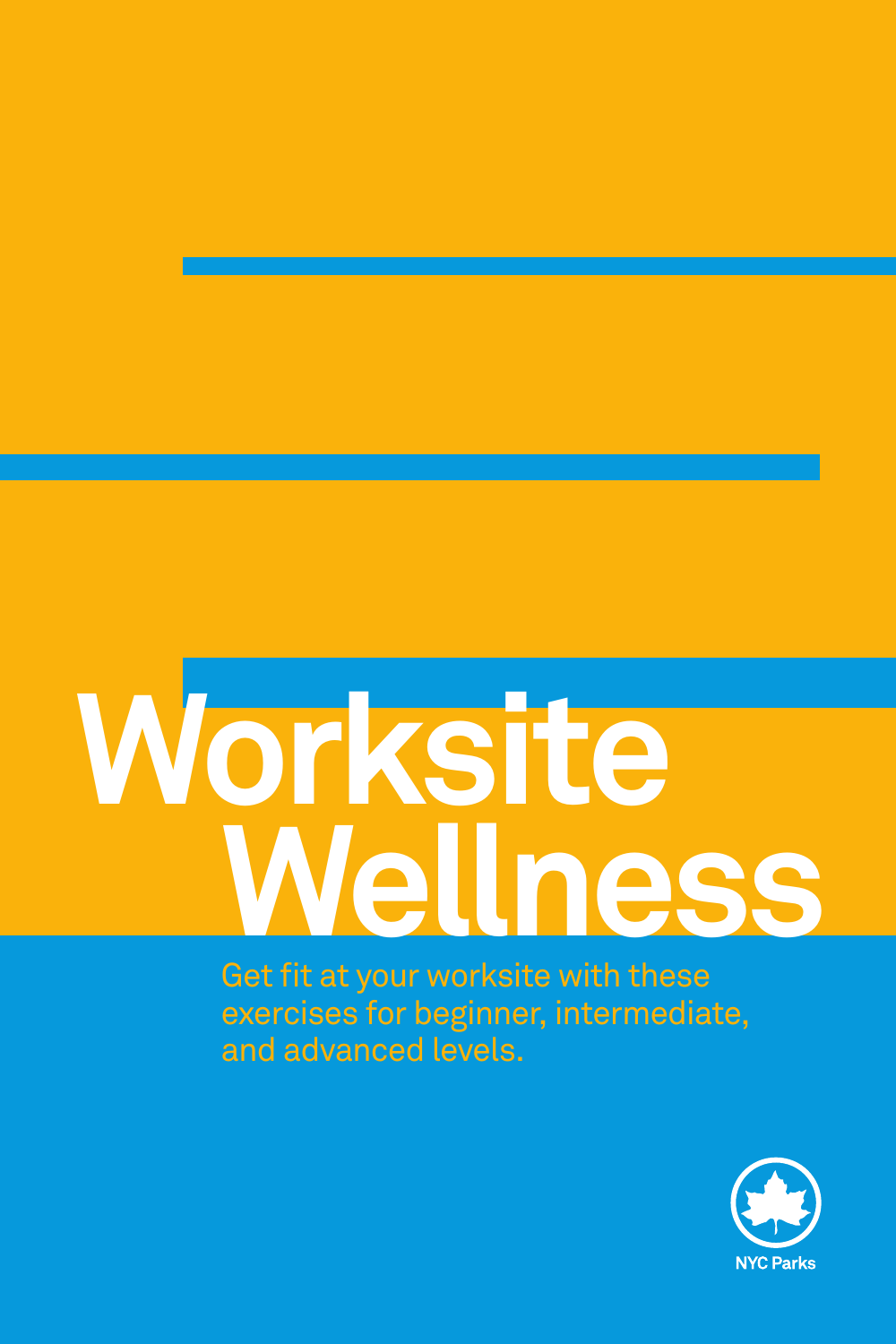

#### **Seated Knee to Chest Stretch 20 seconds**

**Level 1**

Sit on the edge of a chair with your feet flat on the floor. Lift your knee to your chest and hold for 10 seconds. Repeat with the other leg.



#### **Shoulder Rotations 20 seconds**

Sit with your feet flat on the floor and your back straight. Place your hands on your thighs and rotate your shoulders in a circle. Switch directions after 10 seconds.



#### **Cross Body Stretch 20 seconds**

Stretch your right arm out in front of your body. Place your left hand under your right elbow and pull your arm in toward your chest. Hold for 10 seconds, then switch arms.



# **Desk Plank**

## **30 seconds**

Stand in front of or beside your desk. Place your hands on the desk with straight arms. Walk your feet away from the desk until your back is straight and flat. Hold for 30 seconds.



#### **Cat Stretch 20 seconds**

Sit with your feet flat on the floor and your hands on your thighs. Arch your back so that your belly button shifts forward.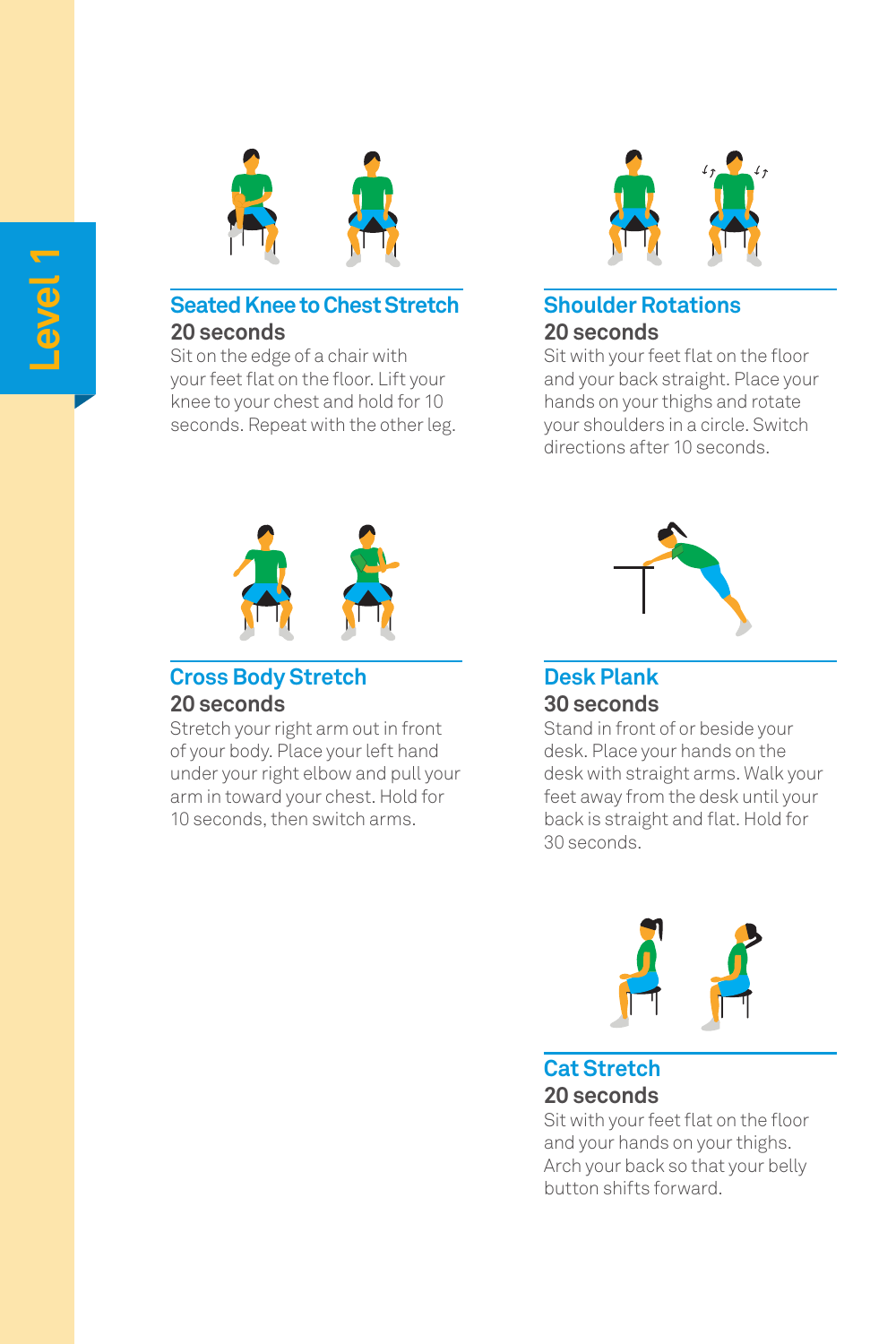

#### **Tricep Stretch 20 seconds**

Raise your right arm above your head and bend your elbow so your hand is behind your neck. Place your left hand on your right elbow and apply pressure to get a good stretch. Repeat with other arm.



#### **Seated Side Stretch 20 seconds**

Sit on the edge of your chair with your feet flat on the floor and your back straight. Raise your left arm over your head and lean to the right until you feel a stretch in your left side. Hold for five seconds, then repeat on other side. Continue alternating sides for 20 seconds.



### **Nodding Head Stretch 20 seconds**

Sit with your feet on the floor and your hands on your thighs. Tilt your head backward until you are looking at the ceiling, then look down toward the floor. You can also try touching your ear to your shoulder without lifting your shoulders.



#### **Chair Warrior I 20 seconds**

Sit sideways on your chair with your right leg on the inside. Extend your left leg behind you, keeping the inside of your foot on the ground. Lift your hands above your head with palms facing inward and hold. Switch sides.



# **Forward Bend 20 seconds**

Sit with your feet flat on the floor. Bend over and let your hands fall to the ground near your feet.